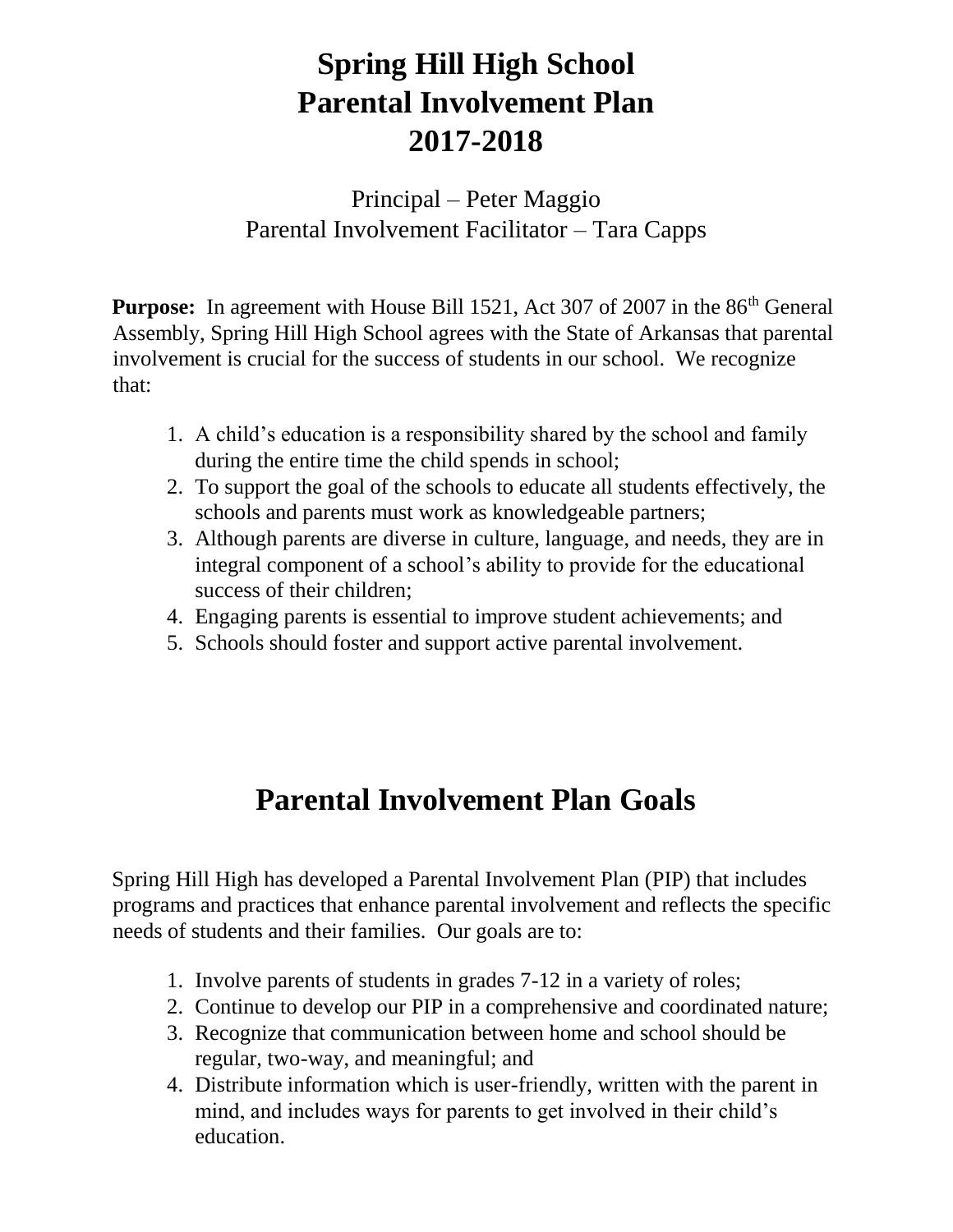## **On-Going Parental Involvement**

Spring Hill High School currently provides the following parental involvement opportunities:

### **A. Communication with Parents**

- 1. Emails, phone calls, and notes between teachers and parents
- 2. Periodic progress reports and report cards
- 3. District and high school websites
	- a. Maintained by Jan Rhodes Technology Department and includes names and contact information for every faculty member; school and district calendars, news, and announcements; school board minutes; Internet links; curriculum resources; and other helpful information
- 4. Parent-Teacher Conferences
	- a. Conducted once each term to communicate with parents concerning the educational progress of the student
- 5. Parents visiting classrooms at teacher or parent request
	- a. Parents may visit classrooms to observe the student in his/her educational environment
- 6. Parents attending specific class activities/exhibits, plays, performances, concerts, and sporting events
	- a. Parents are invited to observe a curricular or extra-curricular activities in order to provide support and encouragement to the student
- 7. Disciplinary/ Educational conferences with parents
	- a. To inform parents of any negative behavior concerning their child
	- b. IEP/504 conferences with parents
		- 1. To allow parents the opportunity to express the special needs of their child and individualize an academic learning plan
	- c. To discuss the educational goals of students
- 8. E School Home Access Center
- a. Parents can view their student's grades and attendance in a real-time atmosphere
- 9. District "Notify Me" program through email and phones
- 10. Freshman Orientation
	- a. Students and parents pick up schedules, tour the campus, meet teachers, and attend a welcome to high school program

### **B. Information to Parents**

- 1. Class syllabi
	- a. Provided by the teacher to describe coursework, activities, labs, evaluations, expectations, rules of conduct, and classroom procedures
- 2. Open House
	- a. Provided each term to meet teachers, and to familiarize students and parents with school activities; standardized testing dates; academic improvement plans; scheduling; and the Report to the Public presentation
- 3. Career Action Planning (CAP)
	- a. Graduation requirements and potential careers are discussed with CAP advisor, student, and parents
	- b. Students register for the following academic year's classes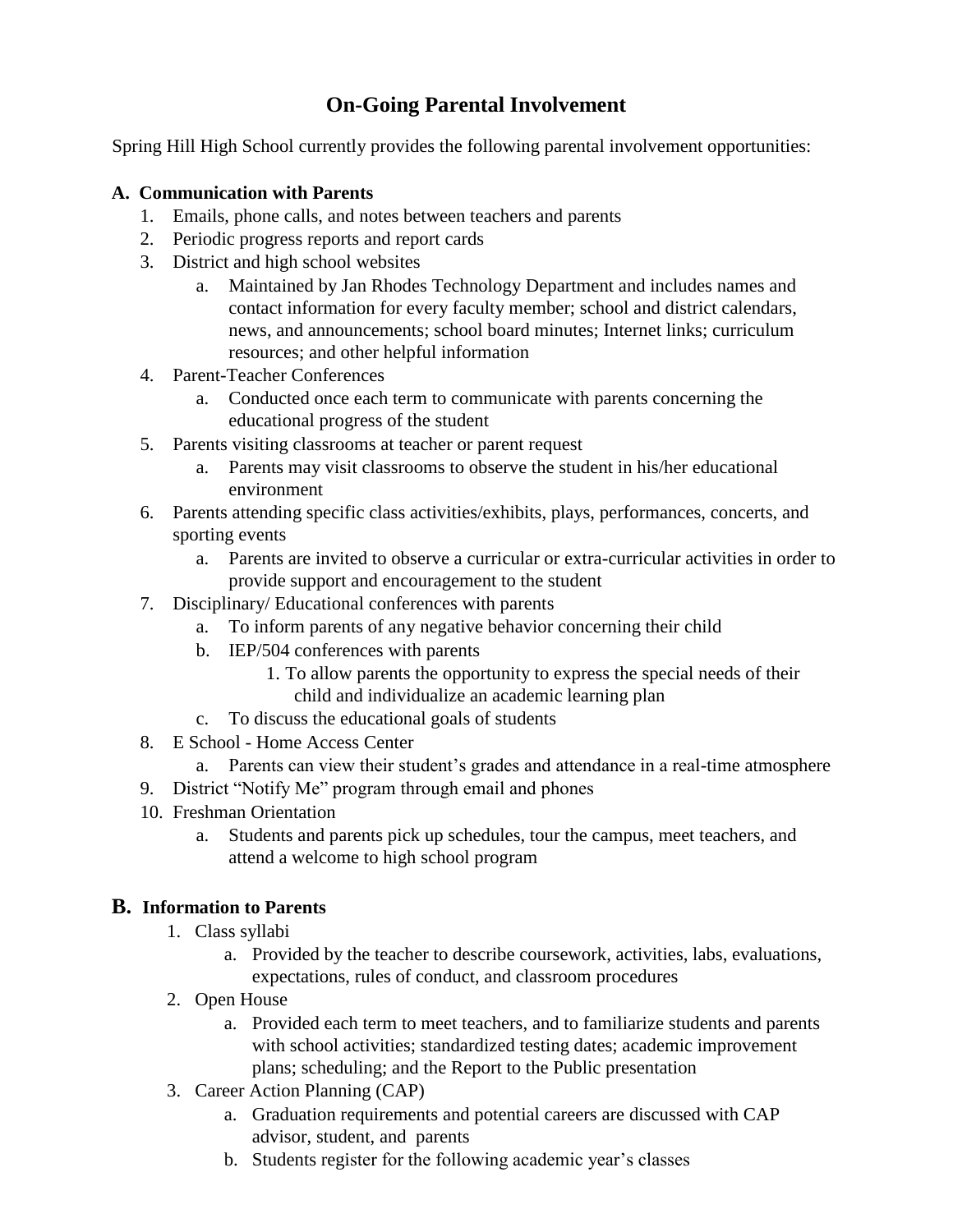- 4. Parent meeting with coaches/sponsors at the beginning of each season
	- a. Parents are informed of team rules, schedules, player expectations and parental responsibilities
- 5. Parent Center
	- a. Provides informational resources for enrichment and instructional support

## **C. Volunteer Opportunities**

- 1. Field trip chaperones
	- a. Parents may be requested to chaperone field trips
- 2. Parents providing clerical and/or classroom assistance
	- a. Parents may be requested to assist the teacher as needed.
- 3. Parents serving as guest speakers
	- a. Concerning their field of expertise, a parent may be asked to speak to a class
- 4. High school booths at community events
	- a. Parents may assist in promoting Spring Hill High School
- 5. Clubs and organizations
	- a. Parents may be requested to assist a club or organization sponsor in conducting club business or an activity
- 6. Wellness Clinics
	- a. Parents may assist in organizing, promoting, and implementing good health 1. Flu shots are given in the fall to all students and faculty members free of charge through coordination with the AR Department of Health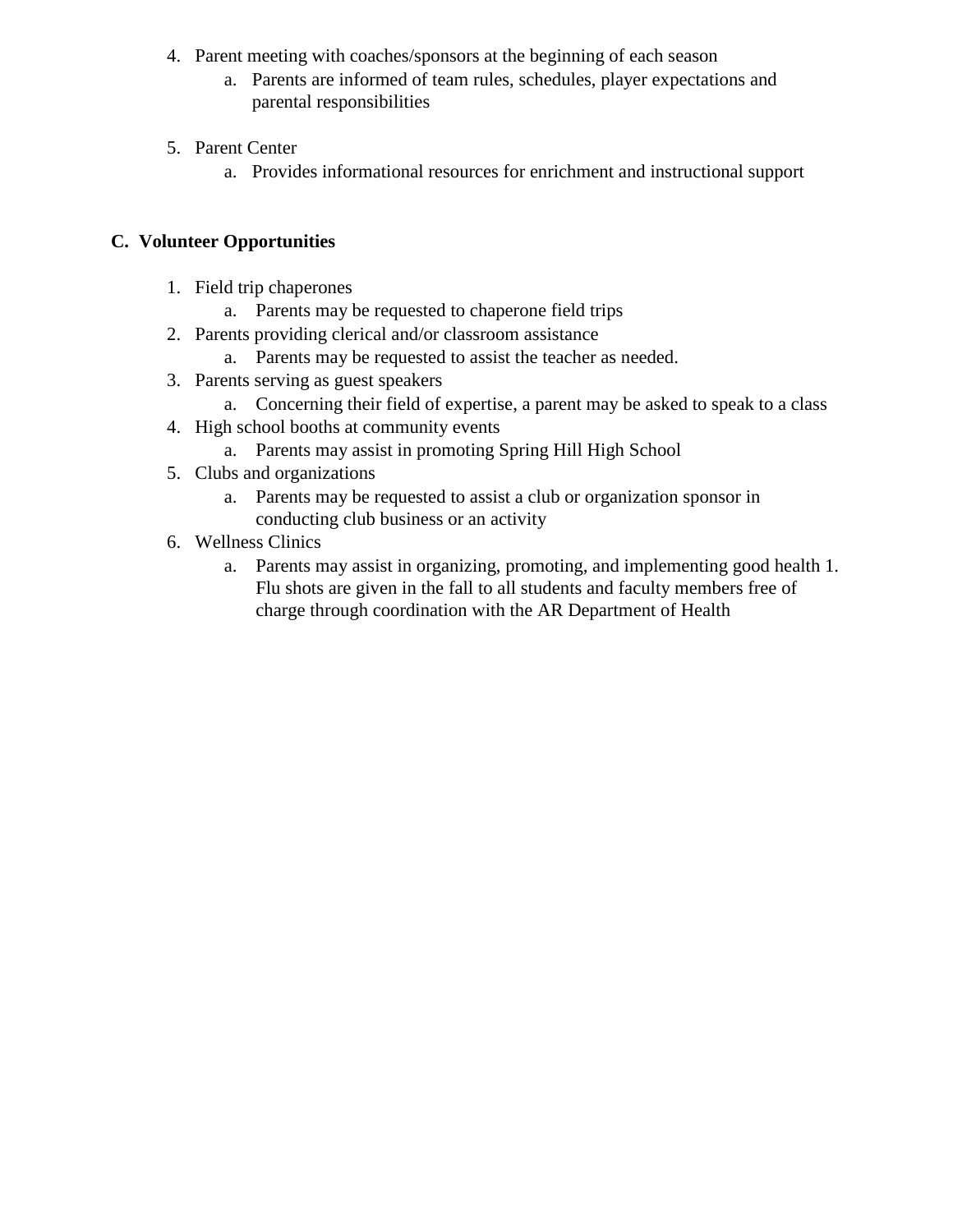| teacher/administrator, I<br>to:<br>to:<br>will strive to:<br>* Believe that I will learn<br>* Believe that each child<br>* Believe that my child can<br>and do my best<br>can learn<br>learn<br>* Help my child get to<br>* Provide quality teaching<br>* Ask the teacher relevant<br>school on time and attend<br>and leadership<br>questions<br>regularly<br>* Volunteer at school and/or<br>* Take home materials and<br>* Inform all parents and<br>students about class<br>information needed to<br>provide other support to<br>teachers when needed<br>activities, assignments,<br>complete homework in a<br>events, and achievement<br>thorough, legible, and<br>levels of students, in a<br>timely manner<br>timely efficient manner<br>* Encourage my child to<br>* Make my classroom<br>* Comply with classroom<br>participate in at least one<br>receptive to parents<br>rules<br>extracurricular activity per<br>year<br>* Keep track of my child's<br>* Check that homework has<br>* Discuss with my parents<br>progress by meeting,<br>what I am learning is school<br>been completed<br>phoning, or contacting the<br>teacher<br>* Respect cultural, racial,<br>* Respect the cultural,<br>* Attend parent-teacher<br>conferences, visit the<br>ethnic, and individual<br>racial, ethnic, and<br>differences<br>individual differences of<br>classroom, and attend Open<br>House<br>students, their families, and<br>staff<br>* Take at least 15 minutes a<br>* Resolve conflicts<br>* Hold at least two parent<br>day to talk with my child<br>teacher conferences and<br>peacefully<br>about his/her school day<br>offer flexible scheduling<br>* Arrive to class on time<br>* Try to do something<br>* Provide activities that<br>special when my child<br>account for different student<br>and attend regularly<br>scores well in school<br>learning styles<br>* Provide a quiet place and<br>* Have high expectations<br>* Avoid letting my job<br>set aside a specific time for<br>interfere with my school<br>for myself, my students, and<br>other staff<br>homework<br>performance<br>* Be available to assist with<br>* Seek ways to involve<br>* Get enough rest so that I<br>can perform well at school<br>school work<br>parents in the school<br>program<br>* Sign and return all papers<br>* Maintain open lines of<br>* Respect all school and | As a parent, I will strive | As a               | As a student, I will strive |
|-------------------------------------------------------------------------------------------------------------------------------------------------------------------------------------------------------------------------------------------------------------------------------------------------------------------------------------------------------------------------------------------------------------------------------------------------------------------------------------------------------------------------------------------------------------------------------------------------------------------------------------------------------------------------------------------------------------------------------------------------------------------------------------------------------------------------------------------------------------------------------------------------------------------------------------------------------------------------------------------------------------------------------------------------------------------------------------------------------------------------------------------------------------------------------------------------------------------------------------------------------------------------------------------------------------------------------------------------------------------------------------------------------------------------------------------------------------------------------------------------------------------------------------------------------------------------------------------------------------------------------------------------------------------------------------------------------------------------------------------------------------------------------------------------------------------------------------------------------------------------------------------------------------------------------------------------------------------------------------------------------------------------------------------------------------------------------------------------------------------------------------------------------------------------------------------------------------------------------------------------------------------------------------------------------------------------------------------------------------------------------|----------------------------|--------------------|-----------------------------|
|                                                                                                                                                                                                                                                                                                                                                                                                                                                                                                                                                                                                                                                                                                                                                                                                                                                                                                                                                                                                                                                                                                                                                                                                                                                                                                                                                                                                                                                                                                                                                                                                                                                                                                                                                                                                                                                                                                                                                                                                                                                                                                                                                                                                                                                                                                                                                                               |                            |                    |                             |
|                                                                                                                                                                                                                                                                                                                                                                                                                                                                                                                                                                                                                                                                                                                                                                                                                                                                                                                                                                                                                                                                                                                                                                                                                                                                                                                                                                                                                                                                                                                                                                                                                                                                                                                                                                                                                                                                                                                                                                                                                                                                                                                                                                                                                                                                                                                                                                               |                            |                    |                             |
|                                                                                                                                                                                                                                                                                                                                                                                                                                                                                                                                                                                                                                                                                                                                                                                                                                                                                                                                                                                                                                                                                                                                                                                                                                                                                                                                                                                                                                                                                                                                                                                                                                                                                                                                                                                                                                                                                                                                                                                                                                                                                                                                                                                                                                                                                                                                                                               |                            |                    |                             |
|                                                                                                                                                                                                                                                                                                                                                                                                                                                                                                                                                                                                                                                                                                                                                                                                                                                                                                                                                                                                                                                                                                                                                                                                                                                                                                                                                                                                                                                                                                                                                                                                                                                                                                                                                                                                                                                                                                                                                                                                                                                                                                                                                                                                                                                                                                                                                                               |                            |                    |                             |
|                                                                                                                                                                                                                                                                                                                                                                                                                                                                                                                                                                                                                                                                                                                                                                                                                                                                                                                                                                                                                                                                                                                                                                                                                                                                                                                                                                                                                                                                                                                                                                                                                                                                                                                                                                                                                                                                                                                                                                                                                                                                                                                                                                                                                                                                                                                                                                               |                            |                    |                             |
|                                                                                                                                                                                                                                                                                                                                                                                                                                                                                                                                                                                                                                                                                                                                                                                                                                                                                                                                                                                                                                                                                                                                                                                                                                                                                                                                                                                                                                                                                                                                                                                                                                                                                                                                                                                                                                                                                                                                                                                                                                                                                                                                                                                                                                                                                                                                                                               |                            |                    |                             |
|                                                                                                                                                                                                                                                                                                                                                                                                                                                                                                                                                                                                                                                                                                                                                                                                                                                                                                                                                                                                                                                                                                                                                                                                                                                                                                                                                                                                                                                                                                                                                                                                                                                                                                                                                                                                                                                                                                                                                                                                                                                                                                                                                                                                                                                                                                                                                                               |                            |                    |                             |
|                                                                                                                                                                                                                                                                                                                                                                                                                                                                                                                                                                                                                                                                                                                                                                                                                                                                                                                                                                                                                                                                                                                                                                                                                                                                                                                                                                                                                                                                                                                                                                                                                                                                                                                                                                                                                                                                                                                                                                                                                                                                                                                                                                                                                                                                                                                                                                               |                            |                    |                             |
|                                                                                                                                                                                                                                                                                                                                                                                                                                                                                                                                                                                                                                                                                                                                                                                                                                                                                                                                                                                                                                                                                                                                                                                                                                                                                                                                                                                                                                                                                                                                                                                                                                                                                                                                                                                                                                                                                                                                                                                                                                                                                                                                                                                                                                                                                                                                                                               |                            |                    |                             |
|                                                                                                                                                                                                                                                                                                                                                                                                                                                                                                                                                                                                                                                                                                                                                                                                                                                                                                                                                                                                                                                                                                                                                                                                                                                                                                                                                                                                                                                                                                                                                                                                                                                                                                                                                                                                                                                                                                                                                                                                                                                                                                                                                                                                                                                                                                                                                                               |                            |                    |                             |
|                                                                                                                                                                                                                                                                                                                                                                                                                                                                                                                                                                                                                                                                                                                                                                                                                                                                                                                                                                                                                                                                                                                                                                                                                                                                                                                                                                                                                                                                                                                                                                                                                                                                                                                                                                                                                                                                                                                                                                                                                                                                                                                                                                                                                                                                                                                                                                               |                            |                    |                             |
|                                                                                                                                                                                                                                                                                                                                                                                                                                                                                                                                                                                                                                                                                                                                                                                                                                                                                                                                                                                                                                                                                                                                                                                                                                                                                                                                                                                                                                                                                                                                                                                                                                                                                                                                                                                                                                                                                                                                                                                                                                                                                                                                                                                                                                                                                                                                                                               |                            |                    |                             |
|                                                                                                                                                                                                                                                                                                                                                                                                                                                                                                                                                                                                                                                                                                                                                                                                                                                                                                                                                                                                                                                                                                                                                                                                                                                                                                                                                                                                                                                                                                                                                                                                                                                                                                                                                                                                                                                                                                                                                                                                                                                                                                                                                                                                                                                                                                                                                                               |                            |                    |                             |
|                                                                                                                                                                                                                                                                                                                                                                                                                                                                                                                                                                                                                                                                                                                                                                                                                                                                                                                                                                                                                                                                                                                                                                                                                                                                                                                                                                                                                                                                                                                                                                                                                                                                                                                                                                                                                                                                                                                                                                                                                                                                                                                                                                                                                                                                                                                                                                               |                            |                    |                             |
|                                                                                                                                                                                                                                                                                                                                                                                                                                                                                                                                                                                                                                                                                                                                                                                                                                                                                                                                                                                                                                                                                                                                                                                                                                                                                                                                                                                                                                                                                                                                                                                                                                                                                                                                                                                                                                                                                                                                                                                                                                                                                                                                                                                                                                                                                                                                                                               |                            |                    |                             |
|                                                                                                                                                                                                                                                                                                                                                                                                                                                                                                                                                                                                                                                                                                                                                                                                                                                                                                                                                                                                                                                                                                                                                                                                                                                                                                                                                                                                                                                                                                                                                                                                                                                                                                                                                                                                                                                                                                                                                                                                                                                                                                                                                                                                                                                                                                                                                                               |                            |                    |                             |
|                                                                                                                                                                                                                                                                                                                                                                                                                                                                                                                                                                                                                                                                                                                                                                                                                                                                                                                                                                                                                                                                                                                                                                                                                                                                                                                                                                                                                                                                                                                                                                                                                                                                                                                                                                                                                                                                                                                                                                                                                                                                                                                                                                                                                                                                                                                                                                               |                            |                    |                             |
|                                                                                                                                                                                                                                                                                                                                                                                                                                                                                                                                                                                                                                                                                                                                                                                                                                                                                                                                                                                                                                                                                                                                                                                                                                                                                                                                                                                                                                                                                                                                                                                                                                                                                                                                                                                                                                                                                                                                                                                                                                                                                                                                                                                                                                                                                                                                                                               |                            |                    |                             |
|                                                                                                                                                                                                                                                                                                                                                                                                                                                                                                                                                                                                                                                                                                                                                                                                                                                                                                                                                                                                                                                                                                                                                                                                                                                                                                                                                                                                                                                                                                                                                                                                                                                                                                                                                                                                                                                                                                                                                                                                                                                                                                                                                                                                                                                                                                                                                                               |                            |                    |                             |
|                                                                                                                                                                                                                                                                                                                                                                                                                                                                                                                                                                                                                                                                                                                                                                                                                                                                                                                                                                                                                                                                                                                                                                                                                                                                                                                                                                                                                                                                                                                                                                                                                                                                                                                                                                                                                                                                                                                                                                                                                                                                                                                                                                                                                                                                                                                                                                               |                            |                    |                             |
|                                                                                                                                                                                                                                                                                                                                                                                                                                                                                                                                                                                                                                                                                                                                                                                                                                                                                                                                                                                                                                                                                                                                                                                                                                                                                                                                                                                                                                                                                                                                                                                                                                                                                                                                                                                                                                                                                                                                                                                                                                                                                                                                                                                                                                                                                                                                                                               |                            |                    |                             |
|                                                                                                                                                                                                                                                                                                                                                                                                                                                                                                                                                                                                                                                                                                                                                                                                                                                                                                                                                                                                                                                                                                                                                                                                                                                                                                                                                                                                                                                                                                                                                                                                                                                                                                                                                                                                                                                                                                                                                                                                                                                                                                                                                                                                                                                                                                                                                                               |                            |                    |                             |
|                                                                                                                                                                                                                                                                                                                                                                                                                                                                                                                                                                                                                                                                                                                                                                                                                                                                                                                                                                                                                                                                                                                                                                                                                                                                                                                                                                                                                                                                                                                                                                                                                                                                                                                                                                                                                                                                                                                                                                                                                                                                                                                                                                                                                                                                                                                                                                               |                            |                    |                             |
|                                                                                                                                                                                                                                                                                                                                                                                                                                                                                                                                                                                                                                                                                                                                                                                                                                                                                                                                                                                                                                                                                                                                                                                                                                                                                                                                                                                                                                                                                                                                                                                                                                                                                                                                                                                                                                                                                                                                                                                                                                                                                                                                                                                                                                                                                                                                                                               |                            |                    |                             |
|                                                                                                                                                                                                                                                                                                                                                                                                                                                                                                                                                                                                                                                                                                                                                                                                                                                                                                                                                                                                                                                                                                                                                                                                                                                                                                                                                                                                                                                                                                                                                                                                                                                                                                                                                                                                                                                                                                                                                                                                                                                                                                                                                                                                                                                                                                                                                                               |                            |                    |                             |
|                                                                                                                                                                                                                                                                                                                                                                                                                                                                                                                                                                                                                                                                                                                                                                                                                                                                                                                                                                                                                                                                                                                                                                                                                                                                                                                                                                                                                                                                                                                                                                                                                                                                                                                                                                                                                                                                                                                                                                                                                                                                                                                                                                                                                                                                                                                                                                               |                            |                    |                             |
|                                                                                                                                                                                                                                                                                                                                                                                                                                                                                                                                                                                                                                                                                                                                                                                                                                                                                                                                                                                                                                                                                                                                                                                                                                                                                                                                                                                                                                                                                                                                                                                                                                                                                                                                                                                                                                                                                                                                                                                                                                                                                                                                                                                                                                                                                                                                                                               |                            |                    |                             |
|                                                                                                                                                                                                                                                                                                                                                                                                                                                                                                                                                                                                                                                                                                                                                                                                                                                                                                                                                                                                                                                                                                                                                                                                                                                                                                                                                                                                                                                                                                                                                                                                                                                                                                                                                                                                                                                                                                                                                                                                                                                                                                                                                                                                                                                                                                                                                                               |                            |                    |                             |
|                                                                                                                                                                                                                                                                                                                                                                                                                                                                                                                                                                                                                                                                                                                                                                                                                                                                                                                                                                                                                                                                                                                                                                                                                                                                                                                                                                                                                                                                                                                                                                                                                                                                                                                                                                                                                                                                                                                                                                                                                                                                                                                                                                                                                                                                                                                                                                               |                            |                    |                             |
|                                                                                                                                                                                                                                                                                                                                                                                                                                                                                                                                                                                                                                                                                                                                                                                                                                                                                                                                                                                                                                                                                                                                                                                                                                                                                                                                                                                                                                                                                                                                                                                                                                                                                                                                                                                                                                                                                                                                                                                                                                                                                                                                                                                                                                                                                                                                                                               |                            |                    |                             |
|                                                                                                                                                                                                                                                                                                                                                                                                                                                                                                                                                                                                                                                                                                                                                                                                                                                                                                                                                                                                                                                                                                                                                                                                                                                                                                                                                                                                                                                                                                                                                                                                                                                                                                                                                                                                                                                                                                                                                                                                                                                                                                                                                                                                                                                                                                                                                                               |                            |                    |                             |
|                                                                                                                                                                                                                                                                                                                                                                                                                                                                                                                                                                                                                                                                                                                                                                                                                                                                                                                                                                                                                                                                                                                                                                                                                                                                                                                                                                                                                                                                                                                                                                                                                                                                                                                                                                                                                                                                                                                                                                                                                                                                                                                                                                                                                                                                                                                                                                               |                            |                    |                             |
|                                                                                                                                                                                                                                                                                                                                                                                                                                                                                                                                                                                                                                                                                                                                                                                                                                                                                                                                                                                                                                                                                                                                                                                                                                                                                                                                                                                                                                                                                                                                                                                                                                                                                                                                                                                                                                                                                                                                                                                                                                                                                                                                                                                                                                                                                                                                                                               |                            |                    |                             |
|                                                                                                                                                                                                                                                                                                                                                                                                                                                                                                                                                                                                                                                                                                                                                                                                                                                                                                                                                                                                                                                                                                                                                                                                                                                                                                                                                                                                                                                                                                                                                                                                                                                                                                                                                                                                                                                                                                                                                                                                                                                                                                                                                                                                                                                                                                                                                                               |                            |                    |                             |
|                                                                                                                                                                                                                                                                                                                                                                                                                                                                                                                                                                                                                                                                                                                                                                                                                                                                                                                                                                                                                                                                                                                                                                                                                                                                                                                                                                                                                                                                                                                                                                                                                                                                                                                                                                                                                                                                                                                                                                                                                                                                                                                                                                                                                                                                                                                                                                               |                            |                    |                             |
|                                                                                                                                                                                                                                                                                                                                                                                                                                                                                                                                                                                                                                                                                                                                                                                                                                                                                                                                                                                                                                                                                                                                                                                                                                                                                                                                                                                                                                                                                                                                                                                                                                                                                                                                                                                                                                                                                                                                                                                                                                                                                                                                                                                                                                                                                                                                                                               |                            |                    |                             |
|                                                                                                                                                                                                                                                                                                                                                                                                                                                                                                                                                                                                                                                                                                                                                                                                                                                                                                                                                                                                                                                                                                                                                                                                                                                                                                                                                                                                                                                                                                                                                                                                                                                                                                                                                                                                                                                                                                                                                                                                                                                                                                                                                                                                                                                                                                                                                                               |                            |                    |                             |
|                                                                                                                                                                                                                                                                                                                                                                                                                                                                                                                                                                                                                                                                                                                                                                                                                                                                                                                                                                                                                                                                                                                                                                                                                                                                                                                                                                                                                                                                                                                                                                                                                                                                                                                                                                                                                                                                                                                                                                                                                                                                                                                                                                                                                                                                                                                                                                               |                            |                    |                             |
|                                                                                                                                                                                                                                                                                                                                                                                                                                                                                                                                                                                                                                                                                                                                                                                                                                                                                                                                                                                                                                                                                                                                                                                                                                                                                                                                                                                                                                                                                                                                                                                                                                                                                                                                                                                                                                                                                                                                                                                                                                                                                                                                                                                                                                                                                                                                                                               | that require a parent's or | communication with | other individual's personal |
| guardian's signature<br>students and parents<br>property                                                                                                                                                                                                                                                                                                                                                                                                                                                                                                                                                                                                                                                                                                                                                                                                                                                                                                                                                                                                                                                                                                                                                                                                                                                                                                                                                                                                                                                                                                                                                                                                                                                                                                                                                                                                                                                                                                                                                                                                                                                                                                                                                                                                                                                                                                                      |                            |                    |                             |

**Roles of Parents, Teacher/Administrators and Students**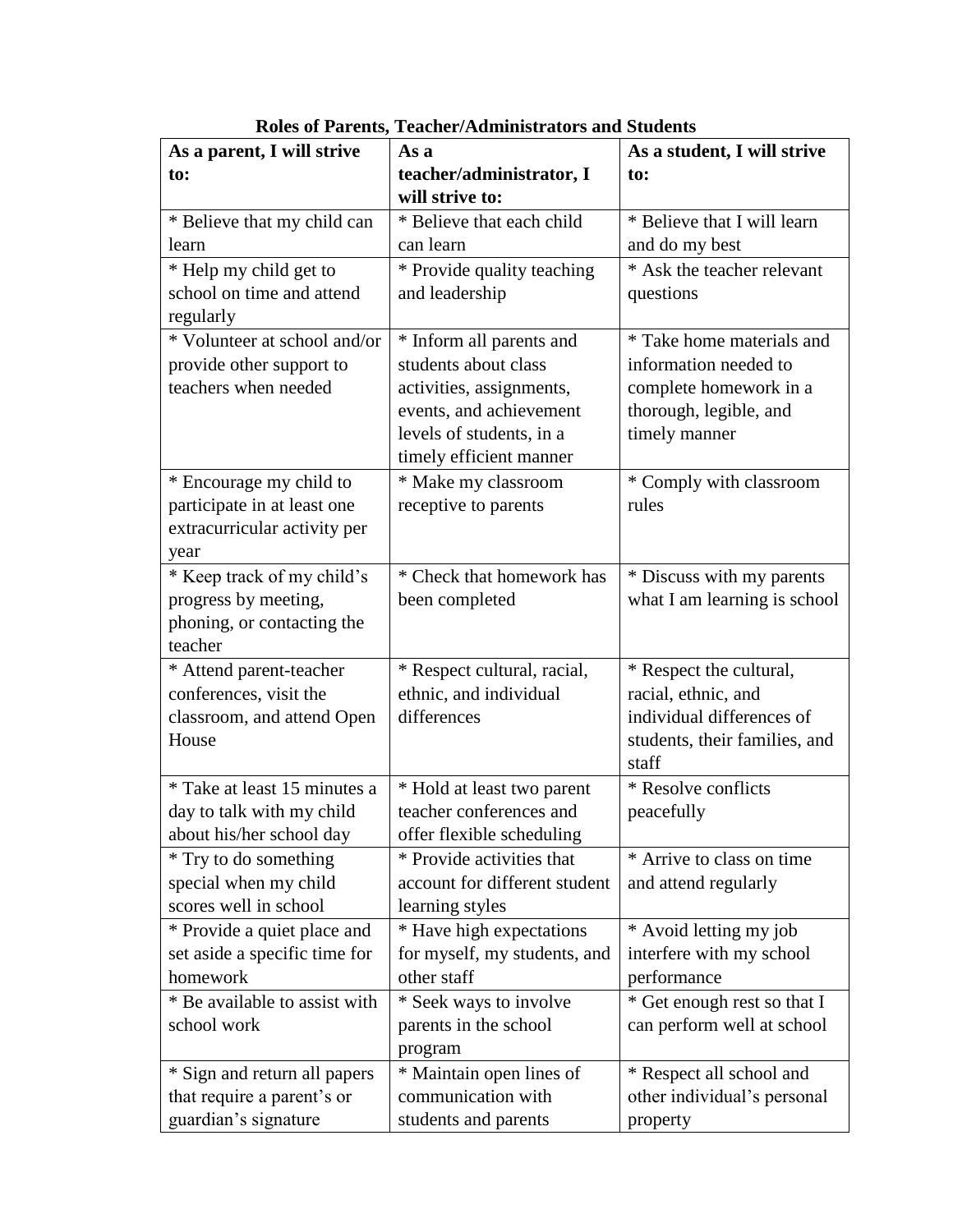| * Help my child resolve<br>conflicts in positive, |  |
|---------------------------------------------------|--|
| nonviolent ways                                   |  |
| * Respect cultural, racial,                       |  |
| ethnic, and individual                            |  |
| differences                                       |  |

## **Tips for Parenting**

With the understanding that parents and guardians know their children better that anyone else, they are best able to encourage their children to grow in the learning process. To help enable parents and guardians to participate to the best of their ability at home, the SHHS faculty has compiled some tips to offer their support of their students' education.

- 1. Attend a minimum of one academic event per year in addition to Career Action Plan (CAP) conferences in the spring semester. Other academic activities may include Open Houses, Parent-Teacher conferences, volunteering in the classroom, or being a club volunteer.
- 2. Contact teachers prior to planned absences (doctor appointments, vacations, court dates etc.) and obtain assignments beforehand. Afterwards, check your child's completion of make-up work.
- 3. Listen to your child and provide positive reinforcement.
- 4. Provide your child with a quiet area in which to work and study.
- 5. Help your child study for exams by reviewing notes, flash cards, question and answer sessions, or assigned reading with them (refer to the Homework Checklist on back).
- 6. Limit the number of hours of after-school employment. Monitor your child's school progress and adjust work hours and work schedules to help them meet their need for study time.
- 7. Emphasize the importance of good nutrition, including a healthy breakfast. Make every attempt to have a least one family meal daily.
- 8. Discuss the importance of adequate rest and how it relates to performance in academics, athletics, social activities and employment.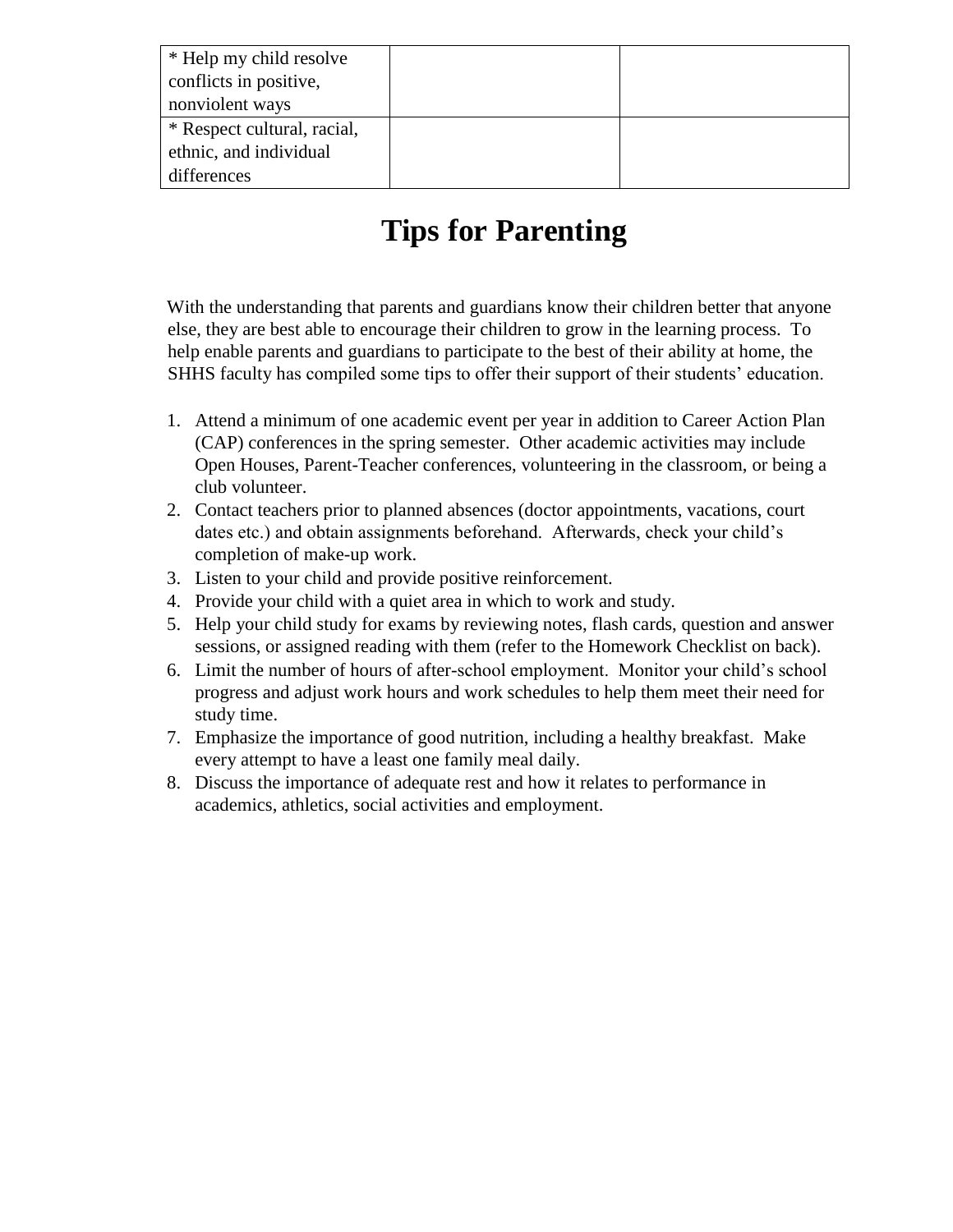## **Parent's Homework Checklist**

To assist parents in checking homework, follow the checklist below.

#### **Setting**

- Does your child have a quiet area in which to study?
- Are the number of possible distractions limited (e.g. telephone, TV, siblings etc.)?
- Are you or other family members available to help your child when necessary?
- \_\_\_\_ Does your child have access to an Internet-based PC with an available printer?

#### **Time Management**

- Has your child informed you of the various homework tasks he/she needs to complete? Note: If your answer can't be checked, you should be able to find the assignments on line.
- Has your child set aside enough time to complete the assignments?
- \_\_\_\_ Have you or a family member helped your child figure out how to manage time for completion?
- Does the timetable for completion include breaks and unforeseen obstacles?

#### **Process Issues**

- Does your child understand the assignment?
- Is your child sufficiently motivated to complete the assignment?
- Has your child met any barriers to completing the assignment?
- \_\_\_\_ If the previous question is checked yes, has your child discussed these barriers with your and have you or a family member attempted to give your child advice or assistance on how to overcome them?